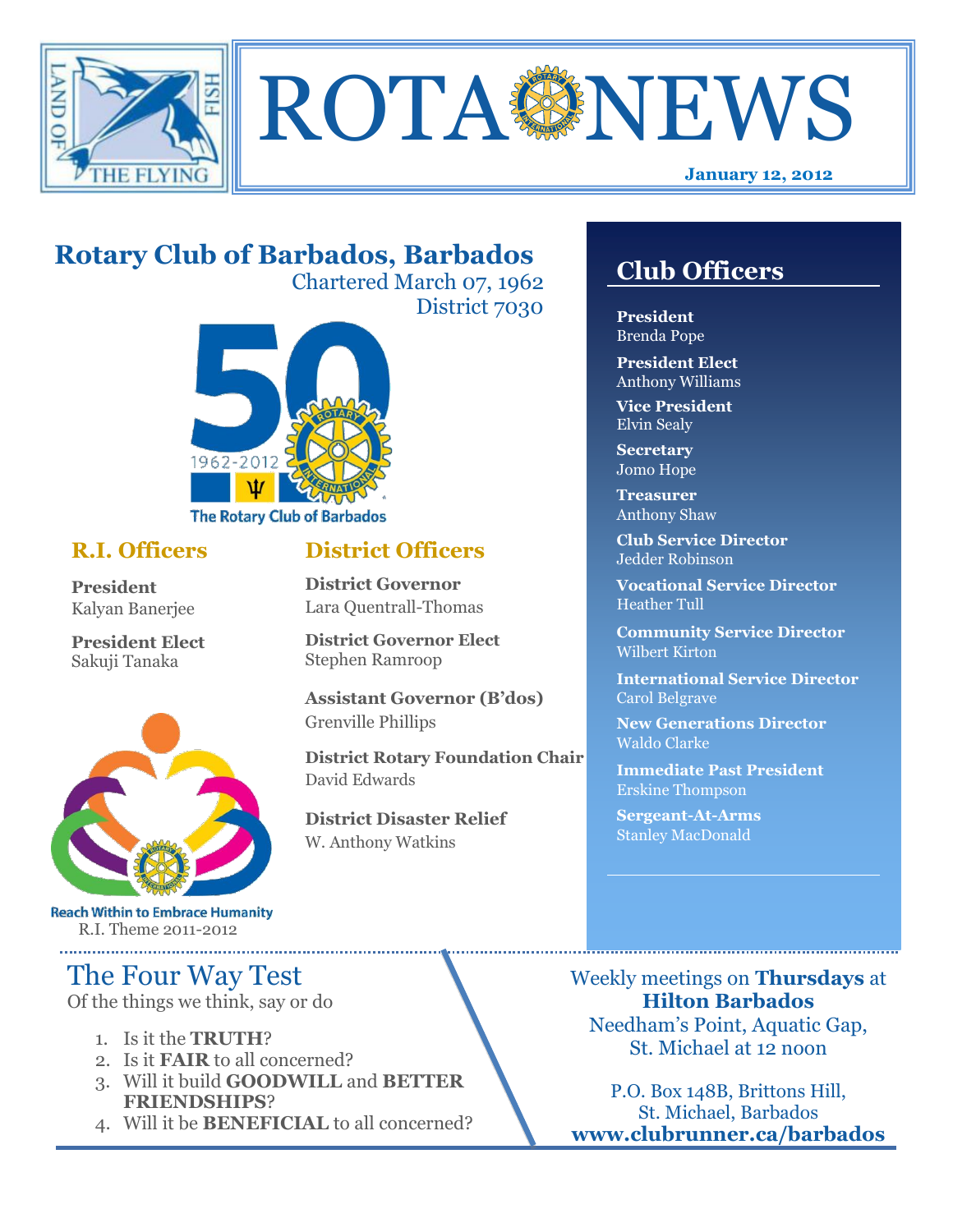### **Distribution of Tickets for the Partners in Service Celebration Event**

Fellow Rotarians,

Invitations for the Partners in Service Celebration event to be held on Saturday February 18, 2012 are now available and orders for the numbers you require must be made to the Invitation Coordinator Jenny Williams (partner in service of Peter Williams) who can be reached

at either 234-4436 (c) or 436-4345 (H).

Please note that there are a limited number available and these will be provided on a firstcome first-serve basis. Please contact Jenny **EARLY** so as not to be disappointed.



### **President's Party and Lime**

Rotarians are reminded that the President's after Christmas party and Lime is scheduled for Saturday, January 14th, 2012 from 7.30pm until 11.30pm at President Brenda's House located 33 High Point Close, Rolling Hills, St George.

All Rotarians are asked to make a special effort to attend.

# **Meeting Details**

At our Meeting held on Thursday, December 05, 2011.

### Sgt-at-Arms: **Andrew Mallalieu**

- Fines \$283.00
- Attendance 79%
- Raffles \$88.00

## **Seven ways to get more out of Rotary in 2012**

**T**ry something different in 2012 to attract new members and keep existing ones. Here are a few ideas to help you do more with Rotary in the New Year.

#### **Be part of Rotary's efforts to End Polio Now**

Consider planning a fundraiser for polio eradication, or having your club or distric[t light up a landmark](http://www.rotary.org/en/MediaAndNews/PressCenter/lightings/Pages/ridefault.aspx) as part of Rotary's anniversary celebration on 23 February. Rotarians have made great progress in the push to end the disease, but the job isn't finished yet. As little as US\$0.60 can help immunize a child against the incurable disease. [Contribute to PolioPlus,](http://www.rotary.org/en/Contribute/Pages/ridefault.aspx) and [learn more about Rotary's eradication](http://www.rotary.org/EN/SERVICEANDFELLOWSHIP/POLIO/Pages/ridefault.aspx)  [efforts.](http://www.rotary.org/EN/SERVICEANDFELLOWSHIP/POLIO/Pages/ridefault.aspx)

#### **Think strategically and set club goals**

A new online assessment tool will be launched in July to help clubs set goals and track their accomplishments, such as contributions to The Rotary Foundation. Available i[n Member Access,](http://www.rotary.org/en/selfservice/Pages/login.aspx) it will replace paperbased tracking methods and help RI measure Rotary's global impact. Help your club work more efficiently by using the tool to set and measure club goals.

#### **Help the Foundation fulfill its mission**

Make a resolution to donate to the Foundation's [Annual Fund](http://www.rotary.org/en/Contribute/Funds/AnnualProgramsFund/Pages/ridefault.aspx) in 2012. Skip one latte a week, and you'd have US\$100 or more to contribute to your club's Every Rotarian, Every Year effort. You can [make a one-time](http://www.rotary.org/EN/CONTRIBUTE/Pages/ridefault.aspx)  [contribution or a recurring gift.](http://www.rotary.org/EN/CONTRIBUTE/Pages/ridefault.aspx) Learn how your club or district can make a difference in one of Rotary'[s six areas of focus](http://www.rotary.org/en/ServiceAndFellowship/AreasofFocus/Pages/ridefault.aspx) with a [Foundation grant.](http://www.rotary.org/en/ServiceAndFellowship/FundAProject/Pages/ridefault.aspx)

#### **Get inspired at the RI Convention**

The 2012 RI Convention in Bangkok, Thailand, 6-9 May, will feature speakers including Nobel Peace Prize recipient Muhammad Yunus and Global Poverty Project CEO Hugh Evans. And, along with thousands of your fellow Rotarians from around the world, you'll be able to attend workshops on topics such as membership, leadership, and [Future](http://www.rotary.org/en/AboutUs/TheRotaryFoundation/FutureVision/Pages/ridefault.aspx)  [Vision.](http://www.rotary.org/en/AboutUs/TheRotaryFoundation/FutureVision/Pages/ridefault.aspx) [Register today.](http://www.rotary.org/en/Members/Events/Convention/Pages/HowtoRegister.aspx)

#### **Celebrate 50 years of Interact**

[Interact](http://www.rotary.org/en/StudentsAndYouth/YouthPrograms/Interact/Pages/ridefault.aspx) will celebrate its 50th year in 2012. Since the first club was established in 1962 at a high school in Melbourne, Florida, USA, thousands of communities worldwide have benefited from Interactors putting Service Above Self. The program has helped countless youth develop leadership skills, meet new friends, and become more familiar with Rotary. Rotary clubs that sponsor an Interact club gain fresh insight into service and help develop future Rotarians. If your club isn't already involved in Interact, consider sponsoring a club.

#### **Publicize your good work**

[PR grants](http://www.rotary.org/en/Members/RunningAClub/InformingTheCommunity/Pages/PRGrants.aspx) enable districts to raise Rotary's profile and promote the global and local work of Rotarians by placing public service announcements on television and radio, in print media and on billboards, and on the Web. Help your district apply for a grant by 4 March. To further promote your club's signature activities, be sure to update your website with information about your projects and meetings. Also, start [a social media](http://www.rotary.org/en/MediaAndNews/Multimedia/social_networking/Pages/ridefault.aspx) page, and follow what Rotary is doing on sites such as Facebook and LinkedIn.

#### **Connect with alumni**

Rotary Foundation [alumni](http://www.rotary.org/en/StudentsAndYouth/Alumni/Pages/ridefault.aspx) can be effective speakers at club meetings, and many are potential club members. Reach out to them.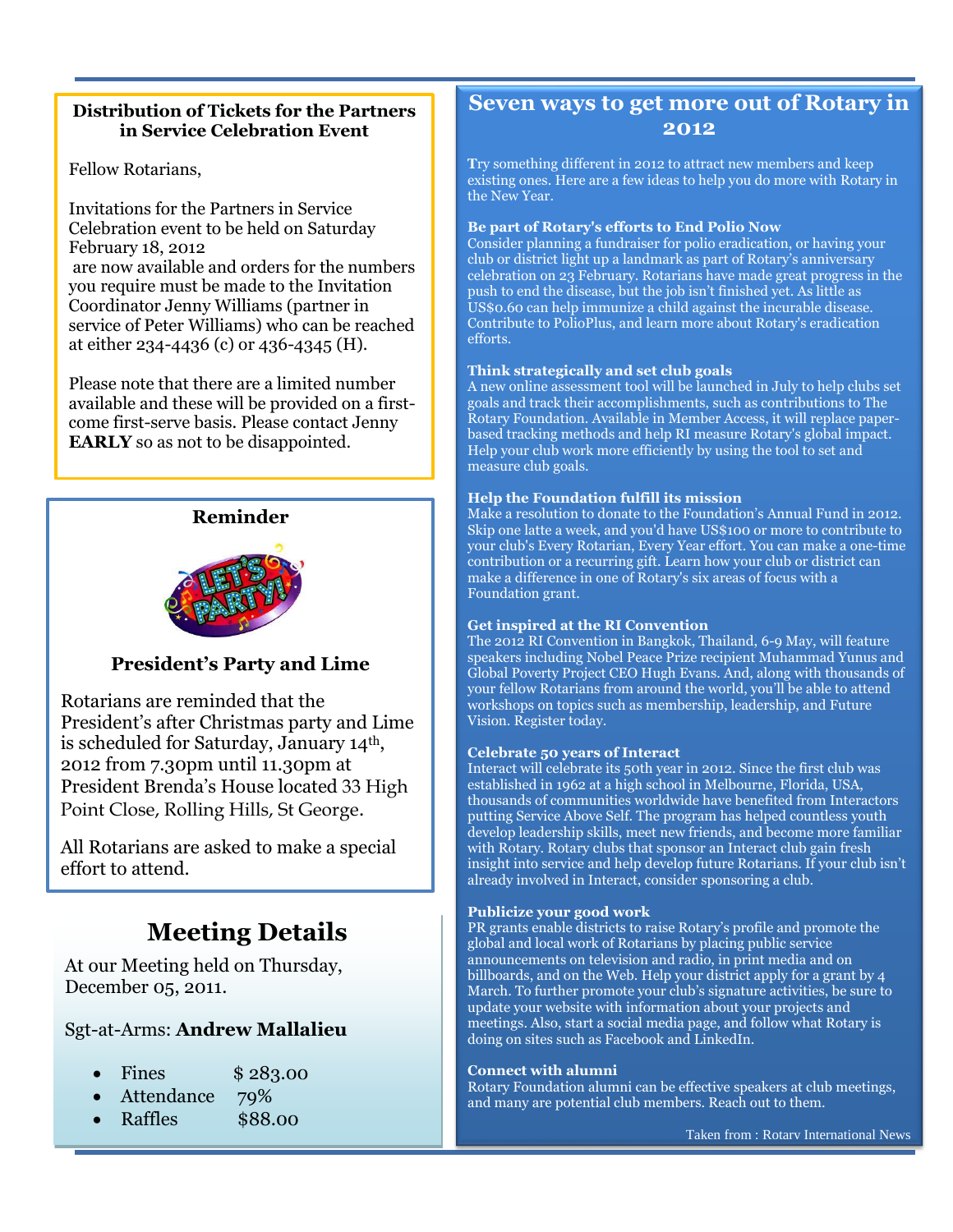### **Rotary Club of Barbados continues to work with Schoolhouse**

2 . Wednesday January 11, 2012

(Background) FROM LEFT: **Principal Yasmin Vlahakis** speaks with Ron **Davis of Rotary Club of Barbados** while (foreground) **Student Aid. Garcia Lewis** waits with Jared **Burke as Susie Webb autographs** his poster and **Teacher Gina** Sahai looks on.





# Rotary, FABBA out to help Schoolhouse for Special Needs

#### **By Kerri Gooding**

**WHILE** here vacationing recently, the most prestigious ABBA tribute band, FABBA, which performed back in April, 2011 at the **Concorde Experience** to raise funds for the Schoolhouse For **Special Needs, decided** to surprise and interact directly with the kids they have assisted.

The fund-raising concert was organised by The Rotary Club of Barbados and it saw some Bds \$170 000 raised to improve and expand the facilities of the schoolhouse. According to then Treasurer of Rotary, Ron Davis, and Principal, Yasmin Vlahakis, the school has since<br>outgrown the present location.

Over the past six years, the school has expanded considerably, with the major problem now being that of space.

Vlahakis said: "I am really happy for the support from Rotary, otherwise we had no help from government in any way. For someone to recognise the need and step in to assist is a great help so that we can do what needs to be done."

Looking around, she continued, "We need a new plant, we've outgrown space. We are looking for land or a large house. The goal is to make the new facility an all-sensory, all-encompassing plant catering from reception to young adults."

At present, the schoolhouse caters to 14

students with six staff members Each and every child reacted with awe and surprise when they saw the females of the FABBA band in the lobby of their schoolhouse. The six students who joined the band on stage to end the emotional evening of song at the April fundraiser. begged Susie Webb and

The Barbados Advocate

Zoe Nicholas to sing a few of their favourite songs. Christine Davis, Dion Ellyatt, Gabrielle Ward, Tiffany Gibson, Odessa David and Tyreik Husbands joined hands with their classmates who met the dynamic singers for the first time and sang some of ABBA's greatest hits such as "Mama Mia" and "Dancing Queen".

Zoe Nicholas said. "We will never forget that concert. I don't think there was a dry eye in the audience."

Agreeing with her bandmate, Susie Webb added, "It is a lovely memory how they came on stage and danced and sang with us. We just had to come visit them while we're here.

As Davis of Rotary watched the response and reaction of the students who beseeched him to have another FABBA concert, he said, "We are thinking to organise another FABBA concert in 2013 as we continue fundraising.

"You need to still raise more money, for a school of this nature needs all the help it can get to make a difference for these special kids...



Zoe Nicholas tells the students about the band's travels.